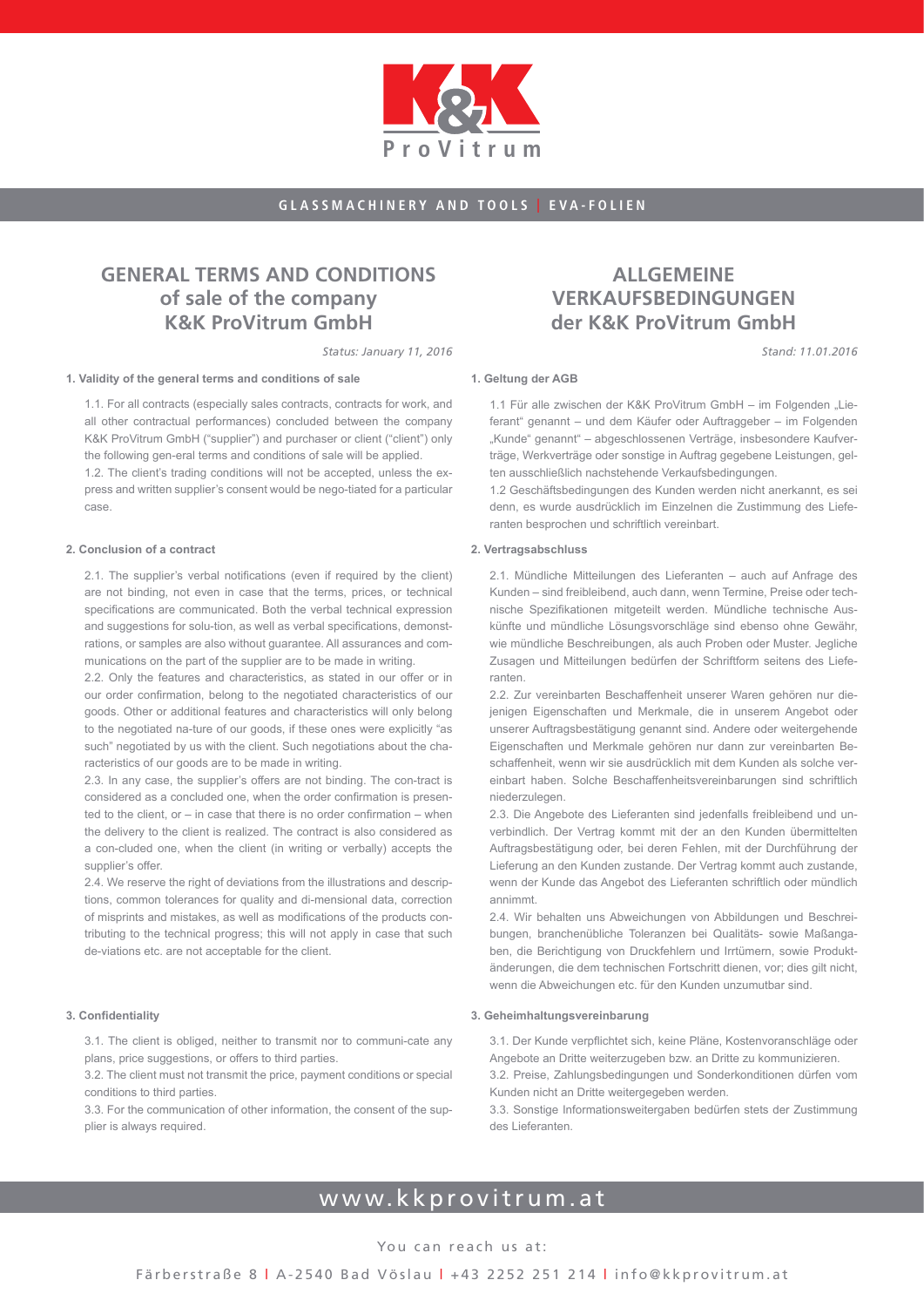

#### **4. Delivery and claims**

4.1. Unless some other delivery conditions are explicitly stated, the "exworks" (unpaid) delivery is considered as the ne-gotiated one.

4.2. The negotiated delivery assumes that the access road for delivery is suitable for heavy-load trucks.

4.3. The client bears the total transport costs, even if the sup-plier organizes the transport of goods.

4.4. The risks (both destruction and damage) of goods pass to the client at the moment, when the supplier presents the goods to the haulier for transport to the client.

4.5. The delivery term begins with the sending of the order confirmation, however neither before receipt of possibly needed background papers, permits, approvals, and in-formation to be provided by the client necessary for ful-filment of the order, nor before the receipt of the negotiat-ed advance payment.

4.6. The delivery term is considered as kept as agreed, when the supply is dispatched or the preparedness of supply is announced.

4.7. If the supplier co-operates in the transport of goods – at loading and/or unloading or in some other manner (mak-ing/signing of policies, custom formalities, etc.), then such activities are always performed on behalf and at the risk of the client.

4.8. In case of delivery of machinery, the client is obliged to provide at his own expenses the appropriate unloading device (e.g. fork-lift truck, crane) able to unload the com-ponents of machinery according to the packing list and ac-cording to the manufacturer's unloading instructions. In any case, the client bears responsibility for unloading of the delivered components of machinery from the transport vehicle and for the transport to the final site.

4.9. The client is obliged to check the delivered goods without any delay (but during 4 working days at the latest) for possible defects. The existing defects need to be communi-cated to the supplier in writing, namely within 2 working days after detection of such defects.

4.10. The apparent defects need to be communicated immedi-ately to the supplier as well as to the haulier's representa-tive.

4.11. If the client fails to perform such check for defects, or, if such checks or the communication of defects will be per-formed too late, the delivered goods will be considered as approved and the client will lose the right of claim against the contract inconsistent delivery.

#### **5. Force majeure**

Force majeure and other unforeseeable or on the part of the supplier non-controllable hindrances (e.g. riots, traffic problems, and so on) as well as accidents non-controllable by the supplier or its subcontractors, interrupt the deliv-ery obligation of the supplier for the duration of such cir-cumstances, even if such circumstances arise at some of the supplier's subcontractors, even in case that at this time the supplier is already in delay.

#### **4. Lieferung und Mängelrüge**

4.1. Wird keine Lieferbedingung ausdrücklich festgelegt, gilt ab Werk ("unfrei")-Lieferung als vereinbart.

4.2. Vereinbarte Zulieferung setzt voraus, dass die Anlieferungsstraße mit schwerem Lastzug befahrbar ist.

4.3. Auch wenn der Lieferant vereinbarungsgemäß die Zulieferung der Ware übernimmt, trägt der Kunde sämtliche Transportkosten.

4.4. Das Risiko des Untergangs oder der Beschädigung der Ware geht in dem Zeitpunkt auf den Kunden über, in dem die Ware durch den Lieferanten an den Transporteur zur Übermittlung an den Kunden übergeben wird.

4.5. Der Lauf der Lieferfrist beginnt mit der Absendung der Auftragsbestätigung, jedoch nicht vor Beibringung der vom Kunden ggf. zu beschaffenden Unterlagen, Genehmigungen, Freigaben und der zur Abwicklung des Auftrages notwendigen Informationen sowie vor Eingang einer vereinbarten Anzahlung.

4.6. Die Lieferfrist gilt als eingehalten, wenn bis zu ihrem Ablauf der Versand erfolgt oder die Lieferbereitschaft mitgeteilt worden ist.

4.7. Wirkt der Lieferant bei der Be- und/oder Entladung der Ware oder aber in anderer Weise (Unterzeichnung von Versicherungspolizzen, Erledigung von Zollformalitäten etc.) an der Beförderung der Ware mit, so geschieht das im Auftrag und auf Gefahr des Kunden.

4.8. Bei Maschinenanlieferungen ist es die Pflicht des Kunden, eine geeignete Ablademaschine (beispielsweise einen Gabelstapler oder Kran), die in der Lage ist, die Maschinenkomponenten laut Packliste und laut schriftlichen Abladeinstruktionen des Maschinenherstellers abzuladen, auf eigene Kosten bereitzustellen. Der Kunde trägt jedenfalls die Verantwortung, die gelieferten Maschinenkomponenten vom Anlieferungsfahrzeug abzuladen und an den Aufstellort zu verbringen.

4.9. Der Kunde ist verpflichtet, die gelieferte Ware unverzüglich, spätestens jedoch innerhalb von 4 Werktagen, auf Mängel zu überprüfen. Vorliegende Mängel sind innerhalb von 2 Werktagen ab Entdeckung des Mangels schriftlich dem Lieferanten bekanntzugeben.

4.10. Äußerlich erkennbare Schäden sind dem Lieferanten und der Transportperson unverzüglich mitzuteilen.

4.11. Unterlässt der Kunde die Prüfung auf Mängel oder erfolgt die Prüfung bzw. Meldung des Mangels zu spät, gilt die gelieferte Ware als genehmigt und der Kunde verliert sein Recht sich auf Vertragswidrigkeit der Lieferung zu berufen.

#### **5. Höhere Gewalt**

5.1. Höhere Gewalt und sonstige unvorhersehbare oder vom Lieferanten nicht beeinflussbare Behinderungen, wie Arbeitskämpfe, Verkehrsstörungen etc. sowie vom Lieferanten oder von dessen Vorlieferanten nicht zu vertretende Unfälle befreien den Lieferanten für die Dauer ihrer Auswirkungen von der Lieferpflicht, und zwar auch dann, wenn sie bei einem der Vorlieferanten eingetreten sind und auch wenn sich der Lieferant zu diesem Zeitpunkt bereits in Verzug befindet.

# www.kkprovitrum.at

You can reach us at: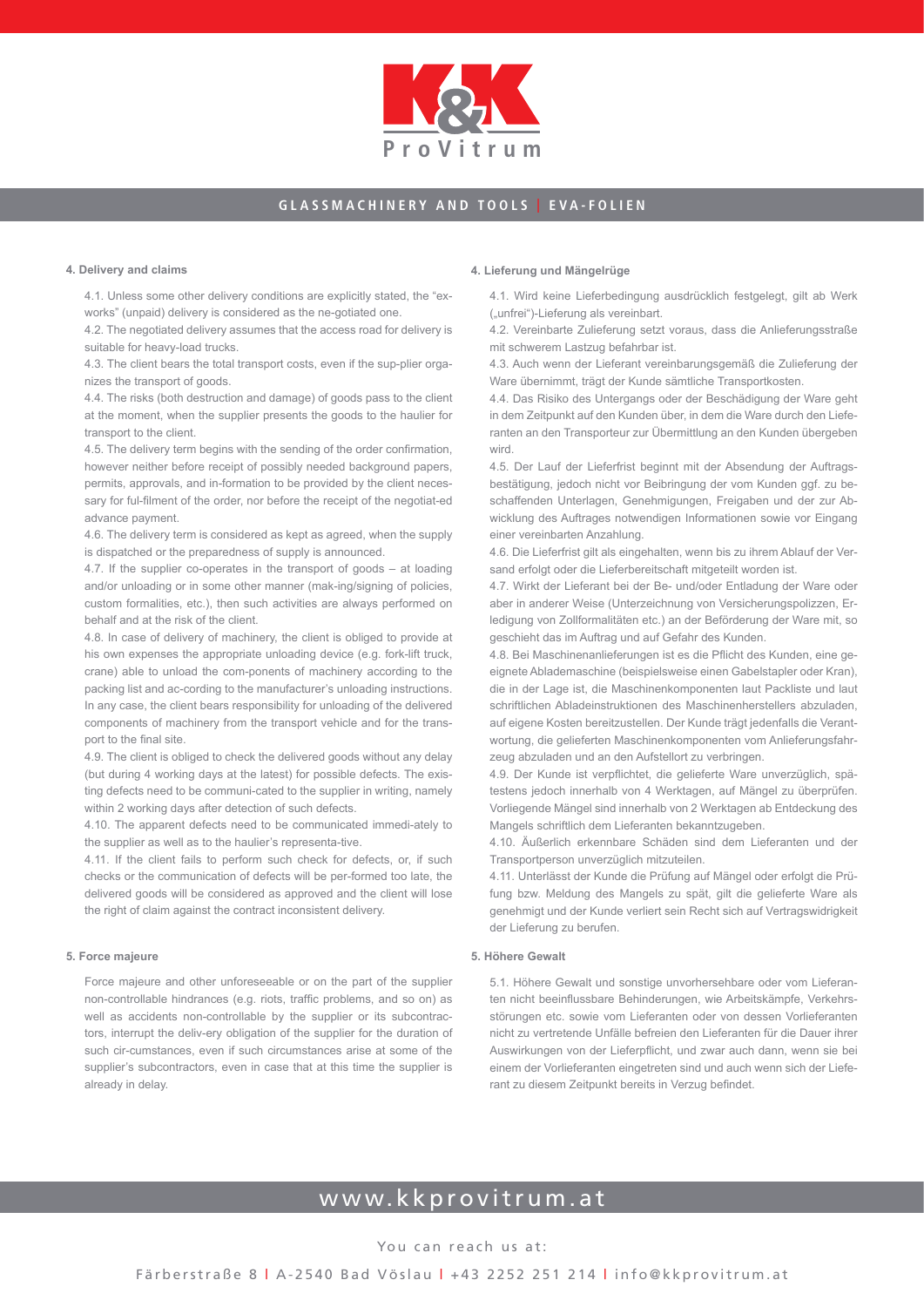

#### **6. Retention of title**

6.1. All goods and supplies remain in the property of the sup-plier until the payment of the total purchase price.

6.2. The client is obliged, to handle with these (retained) prod-ucts carefully and to cover reasonably such (retained) products by policy during the period of retention.

6.3. Should the client be in delay with payment, the supplier is any time entitled to repossess the (retained) goods.

6.4. If the client sells the retained subject of purchase to the third party and if the client will be delayed with the pay-ment, then the client's claim from the purchase price against the third party will be transferred to the supplier.

6.5. The client is not entitled to use the retained products as pledge or guarantee or to dispose of such products in a manner which jeopardizes the supplier's property.

#### **7. Warranty period, period of limitation**

7.1. The supplier guarantees that the supply will comply with the quality as stated in the order confirmation.

7.2. The warranty period makes 12 months after the hand-over.

(Exemption see clause 7.3).

7.3. For the machinery being operated in multi-shift mode, the warranty period is reduced to 6 months.

7.4. For second-hand machinery, no warranty period is ap-plied.

7.5. The client is always obliged to demonstrate, that the defect subsisted already at the moment of hand-over of the sub-ject of purchase.

7.6. Other contractual claims of the client due to the infringe-ment of the supplier's duties are to be made within 12 months after the hand-over.

#### **8. Compensation for damage**

8.1. The supplier is only liable for gross negligence and inten-tion. The client is obliged to demonstrate the supplier's gross negligent and intended action. This exclusion of re-sponsibility will not apply for injuries to health or life.

8.2. The exclusion of responsibility (according to clause 8.1.) will be also applied to all employees, commercial clerks and vicarious agents.

8.3. The client is always obliged to demonstrate the supplier's guilt.

8.4. The rights for compensation of profit loss as well as com-pensation of costs for production breakdowns and deficits are excluded.

8.5. Moreover, whichever liability for consequential losses due to delivery of faulty product or due to delayed supply is al-so excluded.

8.6. When we duly concluded with our subcontractors the congruent dealings, the delivery terms as stated by us are subject to duly and proper reinsurance of the deliveries as such.

8.7. In case that the supplier provides technical information or consultancy not belonging to the contractually negotiated scope of performance; any guarantee for such activities is excluded.

#### **6. Eigentumsvorbehalt**

6.1. Alle Waren und Lieferungen bleiben bis zur vollständigen Bezahlung des Kaufpreises Eigentum des Lieferanten.

6.2. Der Kunde ist verpflichtet, die Vorbehaltsprodukte für die Dauer des Eigentumsvorbehaltes sorgfältig zu behandeln und auf eigene Kosten angemessen zu versichern.

6.3. Der Lieferant ist berechtigt, sich, bei Zahlungsverzug des Kunden, jederzeit in den Besitz der Vorbehaltsware zu setzen.

6.4. Sollte die Vorbehaltskaufsache durch den Kunden an einen Dritten weiterveräußert werden und gerät der Kunde in Zahlungsverzug, wird die Kaufpreisforderung des Kunden gegenüber dem Dritten an den Lieferanten abgetreten.

6.5. Der Kunde ist nicht berechtigt, die Vorbehaltsprodukte zu verpfänden, zur Sicherheit zu übereignen oder sonstige das Eigentum des Lieferanten gefährdende Verfügungen zu treffen.

#### **7. Gewährleistung und Verjährungsfristen**

7.1. Der Lieferant leistet dafür Gewähr, dass die Lieferung der in der Auftragsbestätigung festgelegten Qualität entspricht.

7.2. Die Gewährleistungsfrist beträgt 12 Monate ab Übergabe. (Ausnahme: siehe 7.3)

7.3. Für Maschinen im Mehrschichtbetrieb verkürzt sich die Gewährleistungsfrist auf 6 Monate ab Übergabe.

7.4. Für jegliche Gebrauchtmaschinen bestehen keine Gewährleistungsansprüche.

7.5. Der Kunde hat stets zu beweisen, dass der Mangel bereits bei Übergabe der Kaufsache bestanden hat.

7.6. Sonstige vertragliche Ansprüche des Kunden wegen Pflichtverletzungen des Lieferanten verjähren in 12 Monaten ab Übergabe.

#### **8. Schadenersatz**

8.1. Der Lieferant haftet ausschließlich für krass grobe Fahrlässigkeit und Vorsatz. Der Kunde muss beweisen, dass der Lieferant krass grob fahrlässig oder vorsätzlich gehandelt hat. Der Haftungsausschluss gilt nicht für Schäden aus der Verletzung an Körper und Leben.

8.2. Der Haftungsausschluss des 8.1 gilt ebenso für jegliche Besorgungs- und Erfüllungsgehilfen des Lieferanten.

8.3.In jedem Fall muss der Kunde die Schuld des Lieferanten beweisen. 8.4. Ausgeschlossen werden Ansprüche auf Ersatz des entgangenen Gewinns, sowie Ansprüche auf Ersatz des Aufwandes für Betriebsunterbrechung und Produktionsausfall.

8.5. Des Weiteren wird jede Haftung für Folgeschäden aufgrund der Lieferung mangelhafter Ware bzw. aufgrund verspäteter Warenlieferung ausgeschlossen.

8.6. Sofern wir mit unserem Vorlieferanten rechtzeitig ein kongruentes Deckungsgeschäft geschlossen haben, stehen die von uns genannten Liefertermine unter dem Vorbehalt rechtzeitiger und ordnungsgemäßer Selbstbelieferung.

8.7. Soweit der Lieferant technische Auskünfte gibt oder beratend tätig wird und das nicht zum vertraglich vereinbarten Leistungsumfang gehört, geschieht dies unter Ausschluss jeglicher Haftung.

## www.kkprovitrum.at

#### You can reach us at: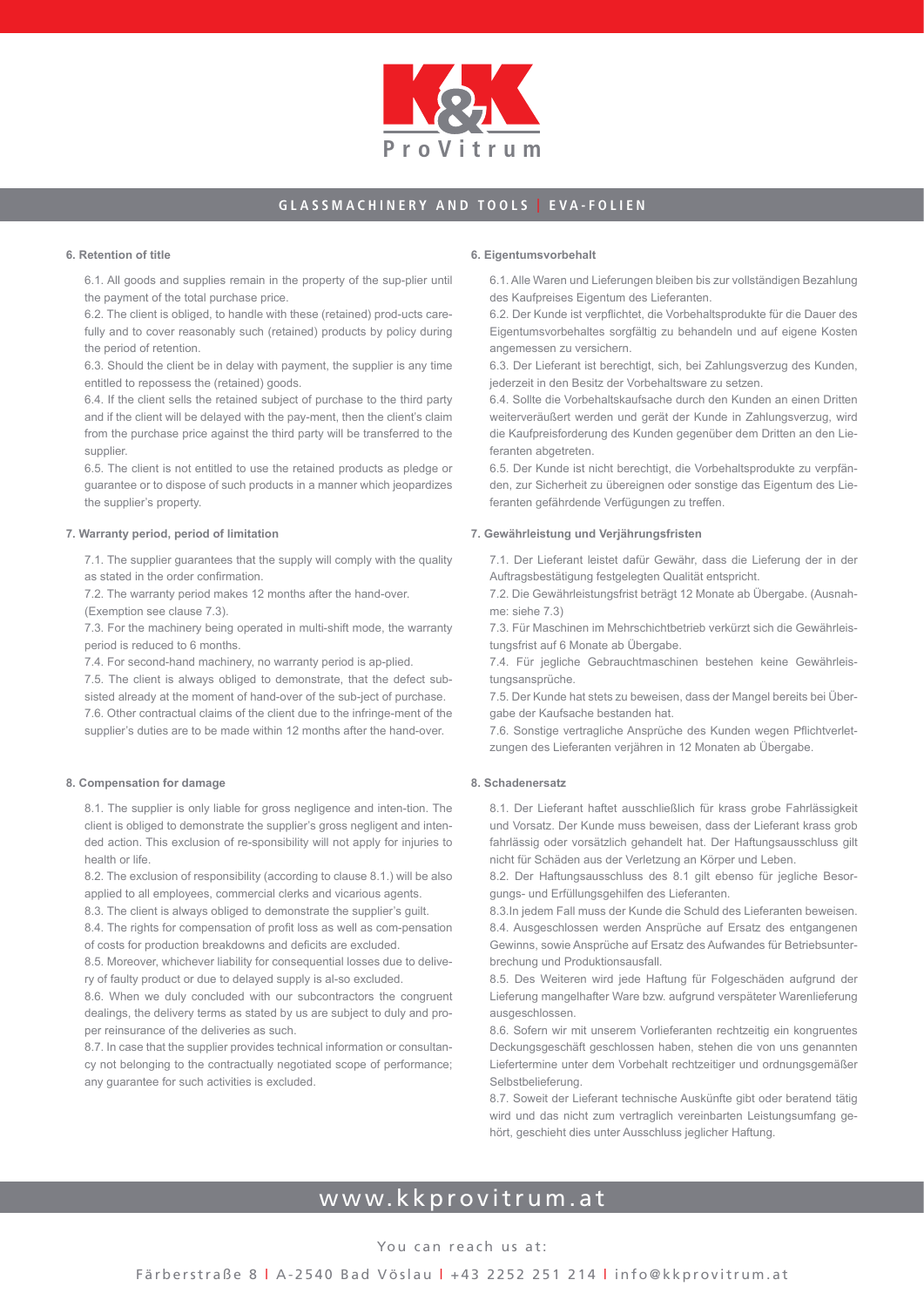

#### **9. Prices and payment conditions**

9.1. The supplier's prices mean the prices without costs for transport and packaging, customs and custom charges, and regular sales tax; the prices are stated in EUR.

9.2. The supplier reserve the right to require an advance pay-ment before the delivery from the client.

9.3. If there will be evident risk of non-payment of the collect-ing demand by the client due to the client's insufficient paying ability, the supplier is entitled to change all still pending claims from the entire commercial relations with the client into immediately payable claims, provided that the supplier already realized the supply. This will also ap-ply in case that the supplier already received cheques or bills of exchange. Supplier is entitled, to require an ad-vance payment for the as yet non-realized.

9.4. If there is no explicit agreement concerning the payment method, the client is obliged to pay the outstanding amount without delay.

9.5. If there are several claims against the client, the client's payments will be always placed against the oldest claim. Devious payment purposes of the client are ineffective.

9.6. The client's claims against the supplier must not be set-off against the supplier's claims against the client.

9.7. If the client will be delayed with payment, the client is obliged to pay the delay charge in amount of 9.2% in addi-tion to the base lending rate.

#### **10. Special arrangement for the performance of installa-tion, service, and repairing**

10.1. In case of installation, service, and repairing performances, the client will bear (in addition to the appropriate applica-ble hourly rate) also the appropriate mileage allowance as well as all other costs for accommodation and travel ex-penses of the technician(s).

10.2. If the contract on installation, service, and repairing per-formances is realized, and if the provision of performance will be prevented by the client, or, if after conclusion of the contract the performance will not be possible due to cir-cumstances under the responsibility of the client, then the client is obliged to pay the entire price of purchase or the price for work. If there are no travel costs or mileage al-lowances, then such costs will not be paid. If the installa-tion, service, and repairing performances will be delayed due to local circumstances under the responsibility of the client, then the additional costs as well as working hours of the technician will be paid by the client.

#### **9. Preise und Zahlungsbedingungen**

9.1. Die Preise des Lieferanten verstehen sich ohne Verrechnung der Transport- und Verpackungskosten, ohne Zölle und Verzollungskosten, ohne der gesetzlichen Umsatzsteuer und werden in EUR berechnet. 9.2. Der Lieferant behält sich das Recht vor, vom Kunden vor Durchfüh-

rung der Lieferung Vorauszahlungen zu verlangen. 9.3. Wird die Gefährdung der Zahlungsforderungen des Lieferanten gegenüber dem Kunden durch mangelnde Leistungsfähigkeit des Kunden erkennbar, ist der Lieferant berechtigt, alle noch nicht fälligen Forderungen aus der gesamten Geschäftsbeziehung zum Kunden sofort fällig zu stellen, sofern der Lieferant die Lieferung bereits erbracht hat. Dies gilt auch dann, wenn der Lieferant bereits Schecks oder Wechsel angenommen hat. Für zukünftige, noch nicht ausgeführte Lieferungen kann der Lieferant Vorauskasse verlangen.

9.4. Besteht keine ausdrückliche Vereinbarung der Zahlungsmodalitäten, ist der geschuldete Betrag vom Kunden prompt ohne Abzug zu zahlen.

9.5. Besteht eine Mehrzahl an Forderungen gegenüber dem Kunden, so werden Zahlungen des Kunden jeweils auf die älteste Forderung angerechnet. Abweichende Widmungen des Kunden sind unwirksam.

9.6. Forderungen des Kunden gegenüber dem Lieferanten dürfen nicht auf Forderungen des Lieferanten gegenüber dem Kunden aufgerechnet werden.

9.7. Für den Fall eines durch den Kunden zu vertretenden Zahlungsverzugs sind Verzugszinsen in Höhe von 9,2 % über dem Basiszinssatz zu zahlen.

#### **10. Spezielle Vereinbarungen für Installations-, Service- und Reparaturdienstleistungen durch den Lieferanten**

10.1. Bei Installations-, Service- und Reparaturleistungen durch den Lieferanten übernimmt der Kunde zusätzlich zum jeweils gültigen Stundensatz auch das jeweils gültige Kilometergeld, sowie alle sonstigen Übernachtungs- und Reisekosten des/der Techniker/s.

10.2. Kommt ein Vertrag über eine Installations-, Service- oder Reparaturdienstleistung zustande und wird die Erbringung der Leistung durch den Kunden verhindert bzw. nach Vertragsabschluss durch den Kunden zu vertretende Umstände nicht möglich, hat der Kunde den gesamten Kaufpreis bzw. Werklohn zu zahlen. Kommen keine Reise- bzw. KFZ-Kosten zustande, sind diese nicht zu zahlen. Wird die Erbringung der Installations-, Service- oder Reparaturdienstleistung durch den Kunden zu vertretende Umstände vor Ort verzögert, sind die zusätzlichen Kosten und Technikerstunden vom Kunden zu bezahlen.

# www.kkprovitrum.at

You can reach us at:

Färberstraße 8 | A-2540 Bad Vöslau | +43 2252 251 214 | info@kkprovitrum.at